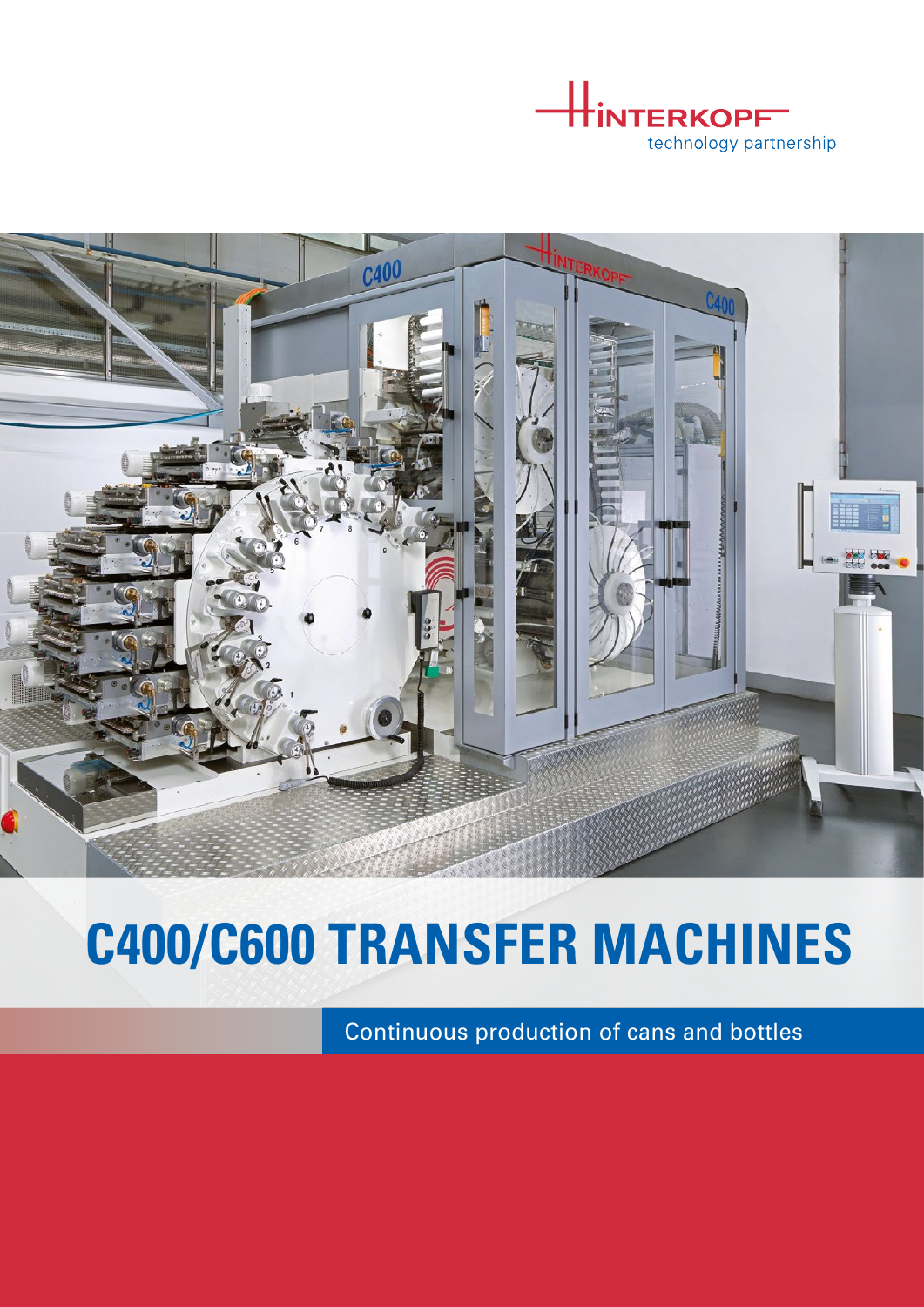# C400/C600

### **CONTINUOUS, NON-STOP TRANSFER ACHIEVES HIGHER SUSTAINABILITY**

**Production with indexing machines comes along with periodic machine stand-still. HINTERKOPF overcomes this productivity obstacle with a technological breakthrough: continuous production of cans or bottles.**

#### **Continuously for more performance**

When pace and speed are in harmony, production runs smoothly. This is ensured with basic transfer machines made by HINTERKOPF. Paired with coating-, printing- or varnishing units as well as dryers, these machines build the core of fully automated production lines for the decoration of cans or bottles made from aluminum.

The new generation of transfer machines type C400 and C600 are HINTERKOPF's answer to future production demands. Quickly changing markets require flexible solutions to benefit from new business opportunities and production needs for large quantities with short lead times. Systems with continuous transfer offer significantly higher performance when compared to traditional indexing systems.

#### **Up to 600 cans or bottles per minute**

The key to achieving effortless flow of production at highest speeds without stop-and-go is extensive R&D work, which allows HINTERKOPF to break through barriers previously deemed impossible. Individually programmed servo motors control all circular movements – more precise than possible with conventional indexing gear systems.

The performance of these innovative transfer machines speaks for themselves: up to 600 cans or bottles per minute! The C400 and C600 machines are the technology platform of the future, and the key to previously unknown supercharged production speeds.

#### **// YOUR ADVANTAGES**

- Reduced energy consumption
- Less wear and tear
- Higher speed
- Significantly increased output
- Less noise
- Lower moving mass

2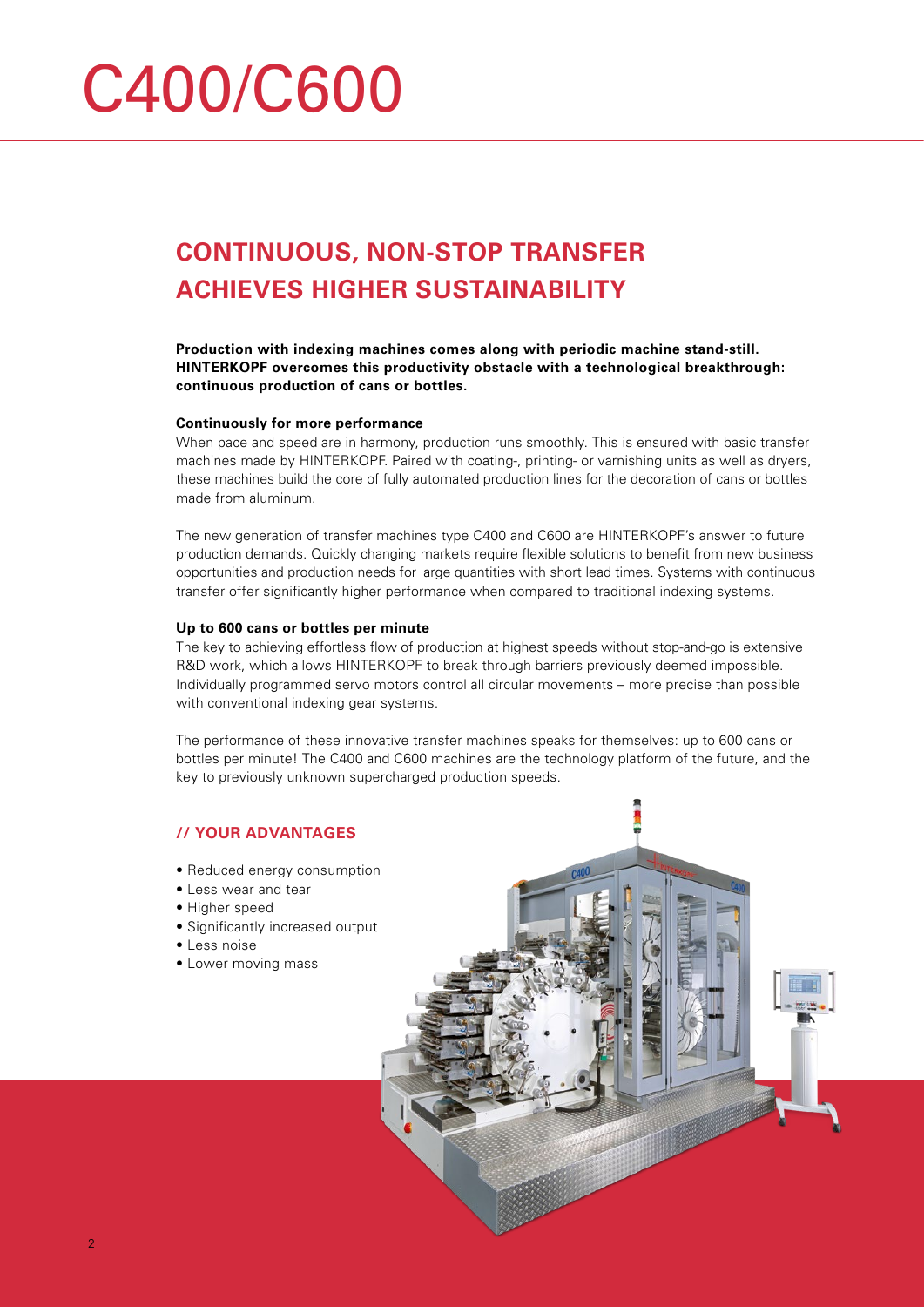#### **TECHNICAL DATA WITH PRINTING UNIT**

Maximum output capacity of 400 (C400) up to 600 (C600) cans or bottles per minute Can dimensions: Diameter 53 – 59 mm, cylindrical length 210 mm Weight: Transfer machine, with printing unit approx. 11,500 kg Machine dimensions (approx.): Width 3,295 mm, Length 2,285 mm, Height 2,250 mm

The printing machines receives a stream of base-coated, cured and cooled cans and decorates these continuously.

**Energy consumption per 100 containers produced:**

Comparision of specific energy usage.

#### **TECHNICAL DATA WITH COATING UNIT**

Maximum output capacity of 400 (C400) up to 600 (C600) cans or bottles per minute Can dimensions: Diameter 53 – 59 mm, cylindrical length 210 mm Weight: Transfer machine, with printing unit approx. 9,500 kg Machine dimensions (approx.): Width 3,295 mm, Length 2,285 mm, Height 2,250 mm



The coating machine receives a stream of inside-sprayed, cured and cooled cans, and applies a base-coat on them in a continuous fashion.